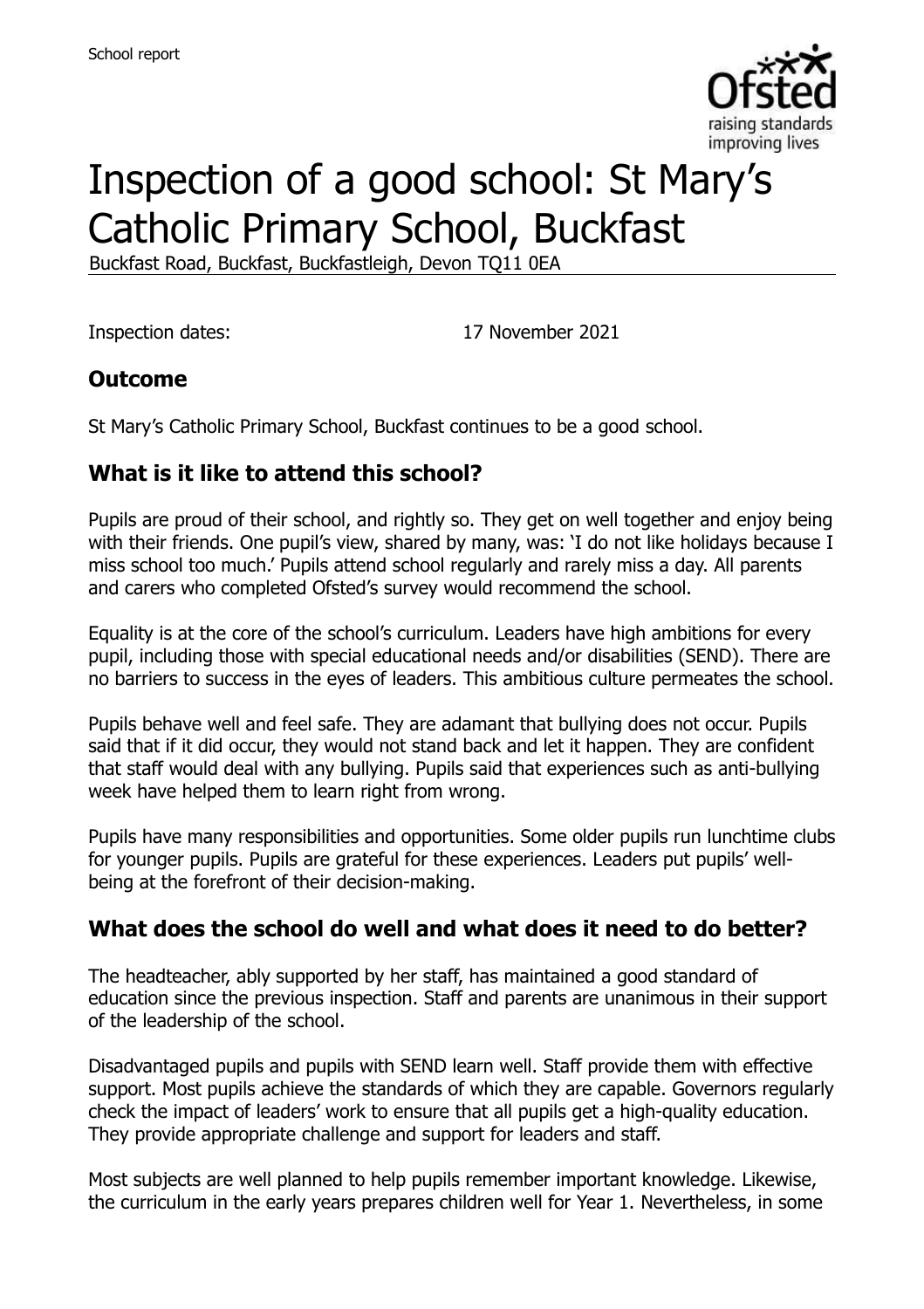

subjects, the curriculum is not as well organised as it could be. For example, in geography, some older pupils are not able to remember key learning. This is because the content is not as specific as it needs to be. This hampers their ability to complete more complex learning later on. Leaders recognise this and are implementing a new geography curriculum. However, their plans for improvement have been slowed by the COVID-19 pandemic.

Leaders prioritise reading. It is the backbone of the curriculum. Following a review of the teaching of early reading, leaders took swift action to implement a new curriculum. Staff have embraced the new approach. This is having a positive impact on pupils' ability to read well. Staff waste no time in teaching children in the early years how to read. Children in the Nursery class learn about famous people through carefully chosen books that underpin the curriculum. This leads them to have a thirst for learning and a desire to know more. As soon as children are ready, they learn how to recognise sounds and use these to help them to read and write. The very few pupils who fall behind have effective support that is helping them to catch up quickly. However, once pupils have secured the necessary knowledge to be able to read, the curriculum is not as well thought out. This is because leaders have not considered well enough what they want pupils to know by the end of each year.

Pupils learn important knowledge about life in modern Britain. They know about the need to respect everyone, regardless of their faith or culture. Leaders plan experiences carefully so that pupils learn about equality. For instance, they joined a 'Fair Trade' conference remotely, to listen to the challenges faced by a banana farmer. Pupils do much voluntary work in the community. For example, they support the elderly and complete beach cleans in the local area.

Pupils behave well in lessons. Leaders ensure that as soon as children start in the Nursery class, they develop strong behaviour routines. This sets them up well for learning in key stage 1. The school is calm, and lessons are not disrupted by poor behaviour. Pupils are respectful to one another and to adults.

#### **Safeguarding**

The arrangements for safeguarding are effective.

There is an effective culture of safeguarding. Staff receive regular, up-to-date training. All staff know what to do if they have a concern about a pupil. Procedures for recruiting staff to work in the school are robust. Leaders work closely with other agencies to ensure that any pupil who needs additional support receives it. Leaders are persistent, and they secure the support that pupils and their families need.

Through the curriculum, pupils learn about how to keep themselves safe. They know how to stay safe online, including when using mobile technology.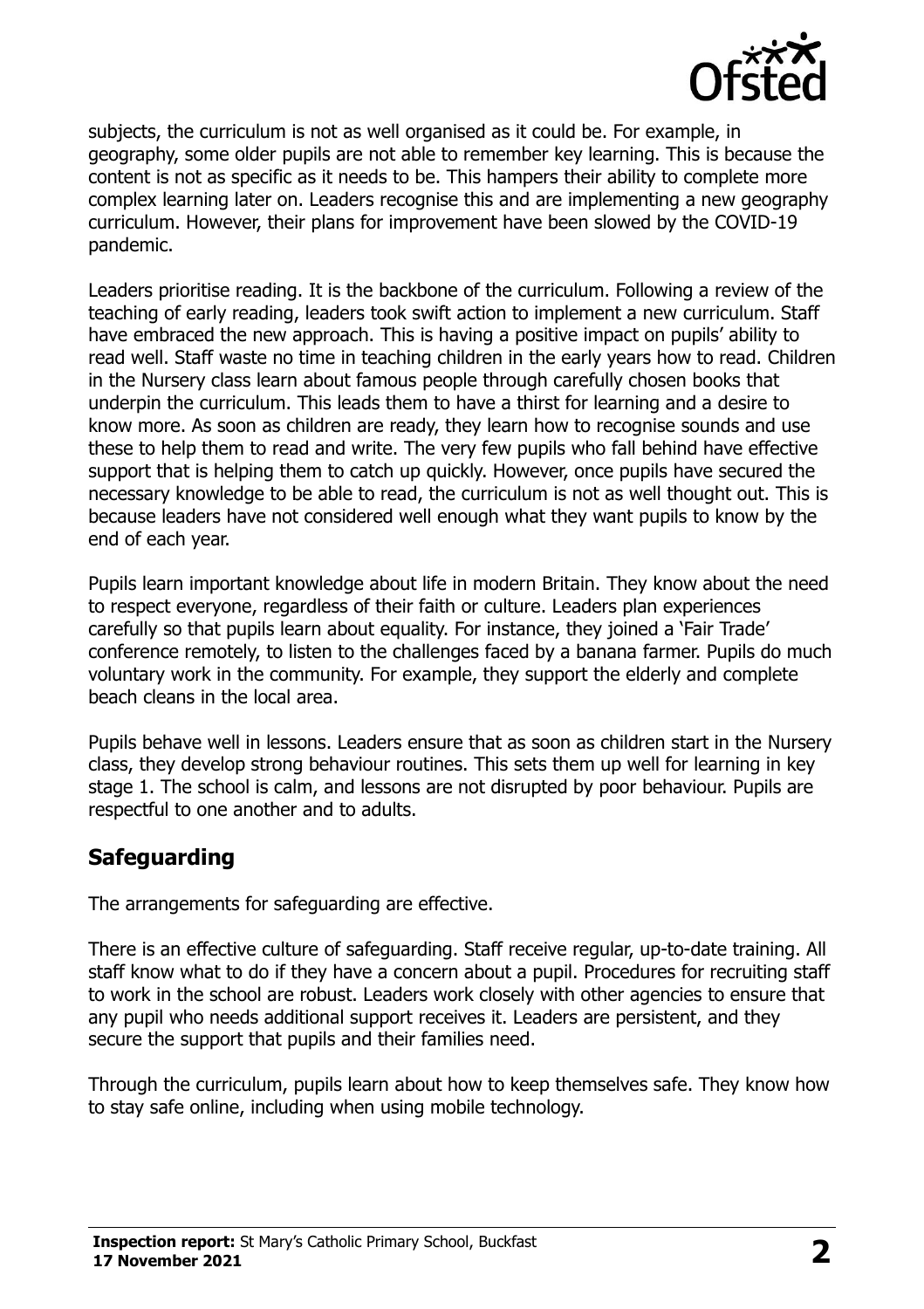

# **What does the school need to do to improve?**

# **(Information for the school and appropriate authority)**

- The reading curriculum needs to be strengthened further. Leaders have not considered well enough what pupils need to know by the end of each year group. As a result, some pupils do not always reach their full potential. Leaders need to ensure that the content of the key stage 2 reading curriculum is well thought out.
- Some curriculum plans are not as well organised as they need to be. These plans do not consider well enough the key knowledge that pupils need to know and remember. This leads to some pupils not understanding subject content as well as they could. Leaders must ensure that they develop their curriculum plans so that all pupils know more and remember more.

### **Background**

When we have judged a school to be good, we will then normally go into the school about once every four years to confirm that the school remains good/outstanding. This is called a section 8 inspection of a good or outstanding school, because it is carried out under section 8 of the Education Act 2005. We do not give graded judgements on a section 8 inspection. However, if we find evidence that a school would now receive a higher or lower grade, then the next inspection will be a section 5 inspection. Usually this is within one to two years of the date of the section 8 inspection. If we have serious concerns about safeguarding, behaviour or the quality of education, we will deem the section 8 inspection as a section 5 inspection immediately.

This is the first section 8 inspection since we judged the school to be good in October 2016.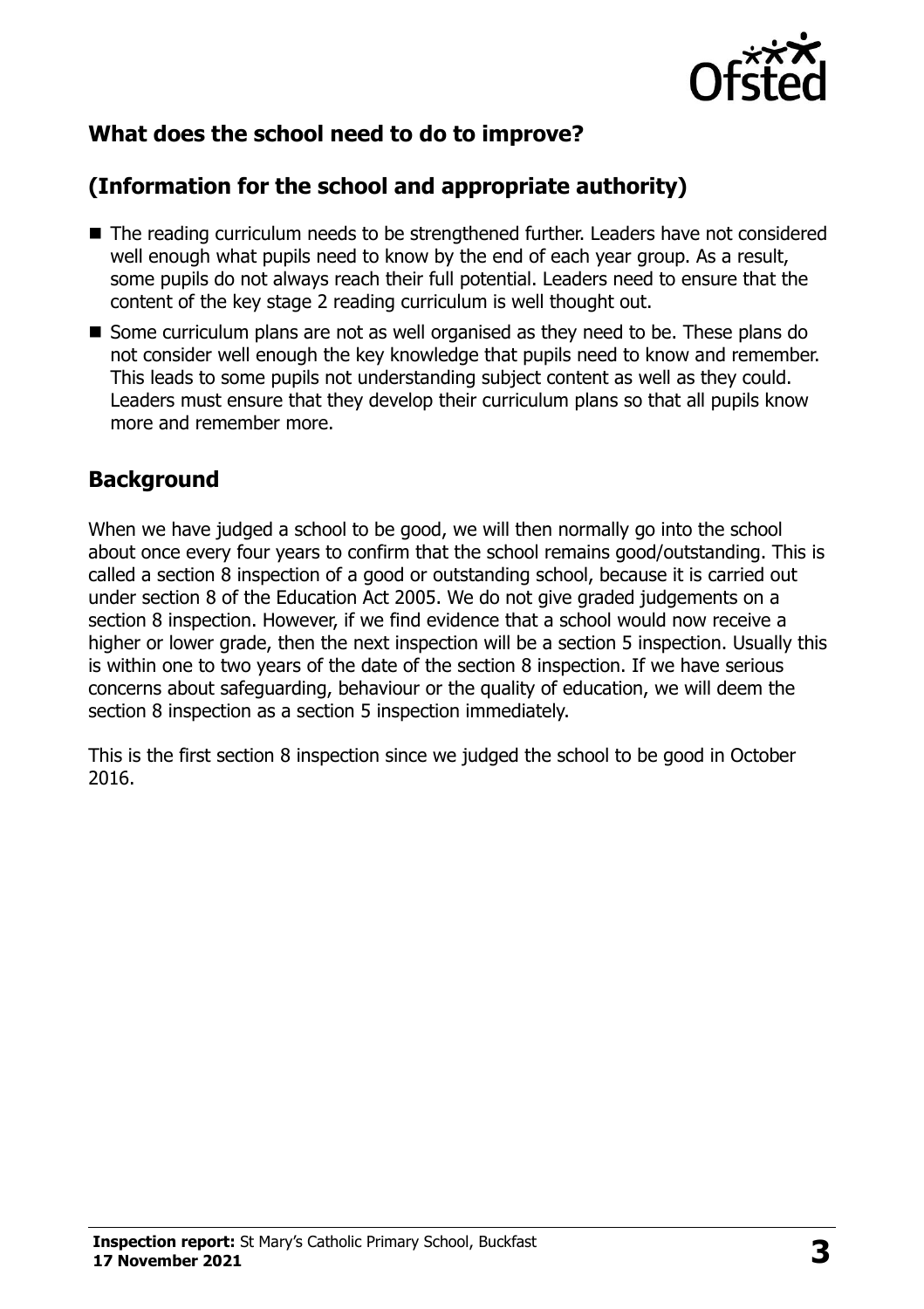

#### **How can I feed back my views?**

You can use [Ofsted Parent View](https://parentview.ofsted.gov.uk/) to give Ofsted your opinion on your child's school, or to find out what other parents and carers think. We use information from Ofsted Parent View when deciding which schools to inspect, when to inspect them and as part of their inspection.

The Department for Education has further [guidance](http://www.gov.uk/complain-about-school) on how to complain about a school.

If you are the school and you are not happy with the inspection or the report, you can [complain to Ofsted.](https://www.gov.uk/complain-ofsted-report)

#### **Further information**

You can search for [published performance information](http://www.compare-school-performance.service.gov.uk/) about the school.

In the report, '[disadvantaged pupils](http://www.gov.uk/guidance/pupil-premium-information-for-schools-and-alternative-provision-settings)' refers to those pupils who attract government pupil premium funding: pupils claiming free school meals at any point in the last six years and pupils in care or who left care through adoption or another formal route.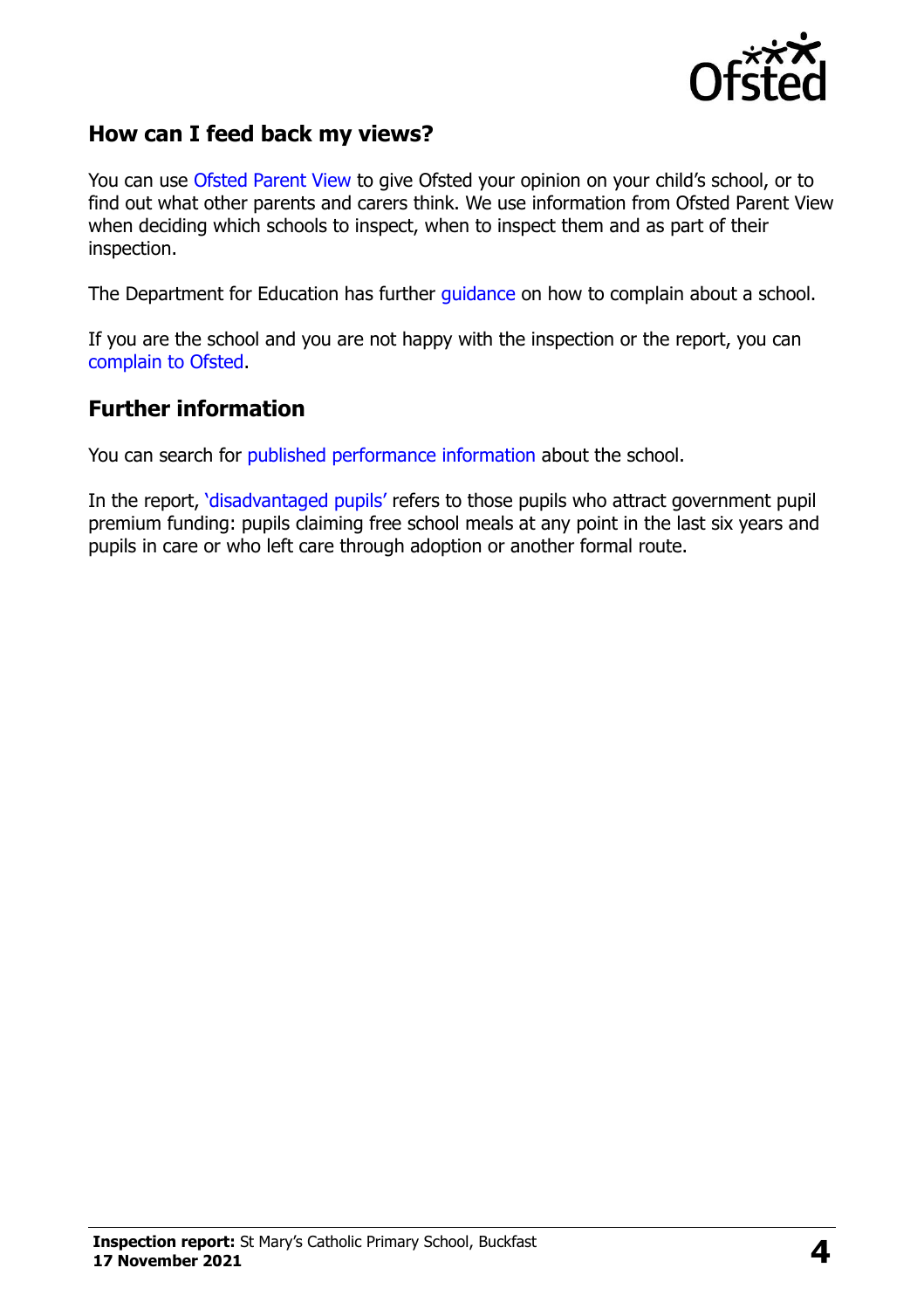

### **School details**

| Unique reference number             | 140774                                                               |
|-------------------------------------|----------------------------------------------------------------------|
| <b>Local authority</b>              | Devon                                                                |
| <b>Inspection number</b>            | 10210972                                                             |
| <b>Type of school</b>               | Primary                                                              |
| <b>School category</b>              | Academy converter                                                    |
| Age range of pupils                 | 3 to 11                                                              |
| <b>Gender of pupils</b>             | Mixed                                                                |
| Number of pupils on the school roll | 115                                                                  |
| <b>Appropriate authority</b>        | Board of trustees                                                    |
| <b>Chair of trust</b>               | <b>Andy Nicholls</b>                                                 |
| <b>Headteacher</b>                  | Nicola Slack                                                         |
| Website                             | www.st-marysrc.devon.sch.uk                                          |
| Date of previous inspection         | 11 and 12 October 2016, under section 5 of<br>the Education Act 2005 |

# **Information about this school**

- The school is part of Plymouth CAST multi-academy trust.
- The school does not use any alternative education provision.
- The school received its last section 48 inspection of church schools in June 2016. Although another inspection is due, the school has been informed that this will not be before 2024, due to disruption caused by the COVID-19 pandemic.

# **Information about this inspection**

- This was the first routine inspection the school received since the COVID-19 pandemic began. Inspectors discussed the impact of the pandemic with school leaders and took that into account in their evaluation.
- Inspectors held meetings with the headteacher, trust leaders, curriculum leaders, and teaching and support staff.
- The lead inspector met with governors virtually, including the chair of the governing body.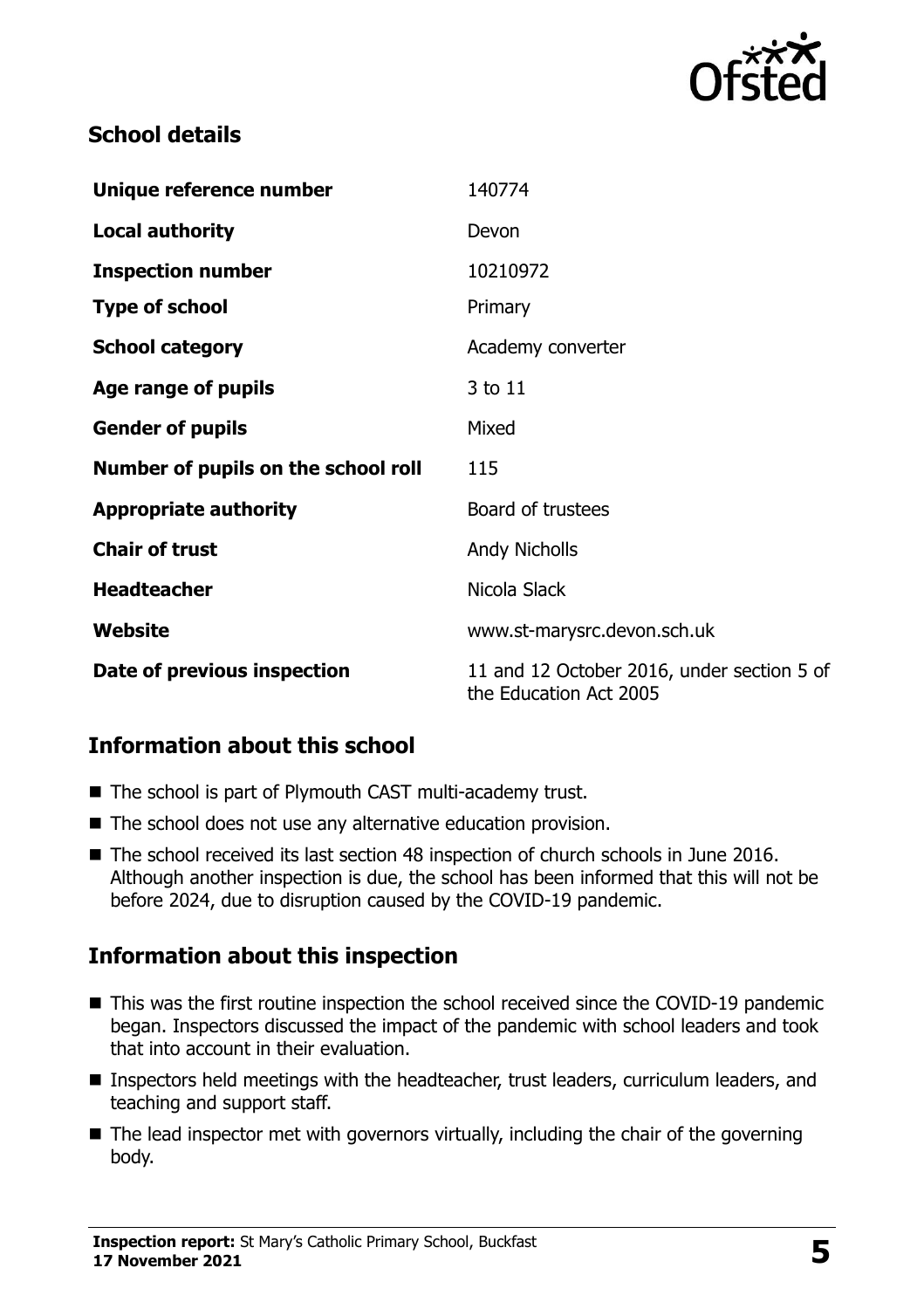

- Inspectors carried out deep dives in these subjects: early reading, science and geography. For each deep dive, inspectors met with subject leaders, looked at curriculum plans, visited a sample of lessons, spoke to teachers, spoke to pupils about their learning, looked at samples of pupils' work and listened to pupils read.
- Inspectors examined a range of documents provided by the school, including leaders' self-evaluation, improvement plans and documentation relating to attendance.
- Inspectors scrutinised safeguarding records, tested the staff's safeguarding knowledge and spoke with pupils. The lead inspector also met with the designated safeguarding leader.
- Inspectors considered the responses to Ofsted's online survey, Parent View. Inspectors also took into consideration the responses to the staff and pupil surveys.

#### **Inspection team**

Matt Middlemore, lead inspector Her Majesty's Inspector

Donna Briggs **Her Majesty's Inspector**